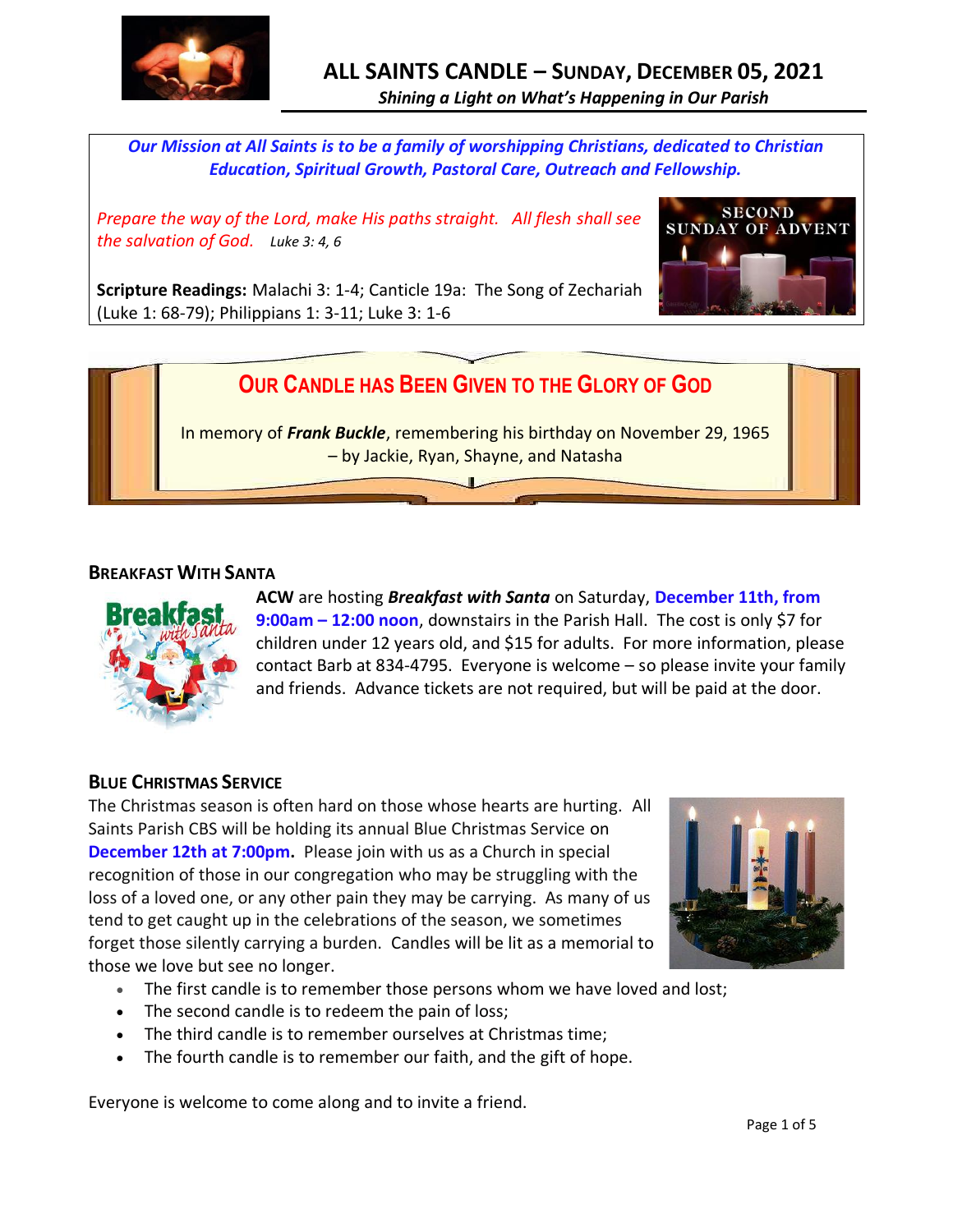#### **CHRISTMAS HAMPER GIFT CARDS**



The CBS-Paradise Food Bank are not asking for Christmas Hampers this year, but instead are asking for donations to buy gift cards for families. Special "Christmas Food Hamper" envelopes are available at the back of the Church, or from our Parish Office. Alternatively, you may forward your donation to [donations@allsaintsparish.ca](mailto:donations@allsaintsparish.ca), and kindly mark it "Christmas Hamper Gift Cards".

# **CHRISTMAS BULB MEMORIALS**

We invite you to remember your loved ones this Christmas season by placing a Christmas bulb ornament on our Christmas tree which will be prominently located on our Altar. If you wish to take them home to hang on your own tree, you can do so on Christmas Eve. For your kind donation of \$5 you can purchase these ornamental bulbs from the Parish Office. Alternatively, you may email us at [office@allsaintsparish.ca](mailto:office@allsaintsparish.ca) and we can reserve one for you, and you can then forward your donation to [donations@allsaintsparish.ca](mailto:donations@allsaintsparish.ca), and kindly mark it "Christmas Bulb".



# **PARISH HALL HEATER REPLACEMENT CAMPAIGN**



*We asked for your help, and you are indeed stepping up to the call.* Vestry has just recently approved the expenditure of **\$13,000 for the replacement of six large heaters and thermostats in the lower level of our Parish Hall**. This is both a safety and revenue affecting issue. Over the past winter, for safety reasons, we were forced to turn off the electrical breakers to these units, and fortunately (or unfortunately), due to the COVID shutdown, we did not have any activities planned for this space. But now, fortunately, things are looking somewhat brighter with respect to getting a little closer back to normal.

We have been fortunate to have a parishioner who is an

electrician, and he has been gracious enough to help us "cripple along". Unfortunately, the time has come that we are now forced to act. With the colder fall and winter months quickly setting in around us, we run the risk of losing some much-needed revenue that we typically generate from this facility. This includes a significant **long-term rental contract, ongoing clinics such as blood collections, flu shots, and COVID vaccinations**, to name just a few. This facility is also used for several our own major internal fundraising events such as our Fall Fair, ACW Dinners and Take Outs, and other catered events. As well, our weekly **Wednesday Tea Room Luncheons** could be placed in jeopardy, which would once again be heartbreaking for our Parish.

We have established a special "Capital Donations Account" to track funds that we collect to help pay the costs of this important project. Vestry has received approval from the Diocese to temporarily borrow from one of our AJIF (Anglican Joint Investment Fund) accounts, which will eventually have to be repaid from donated Capital Funds.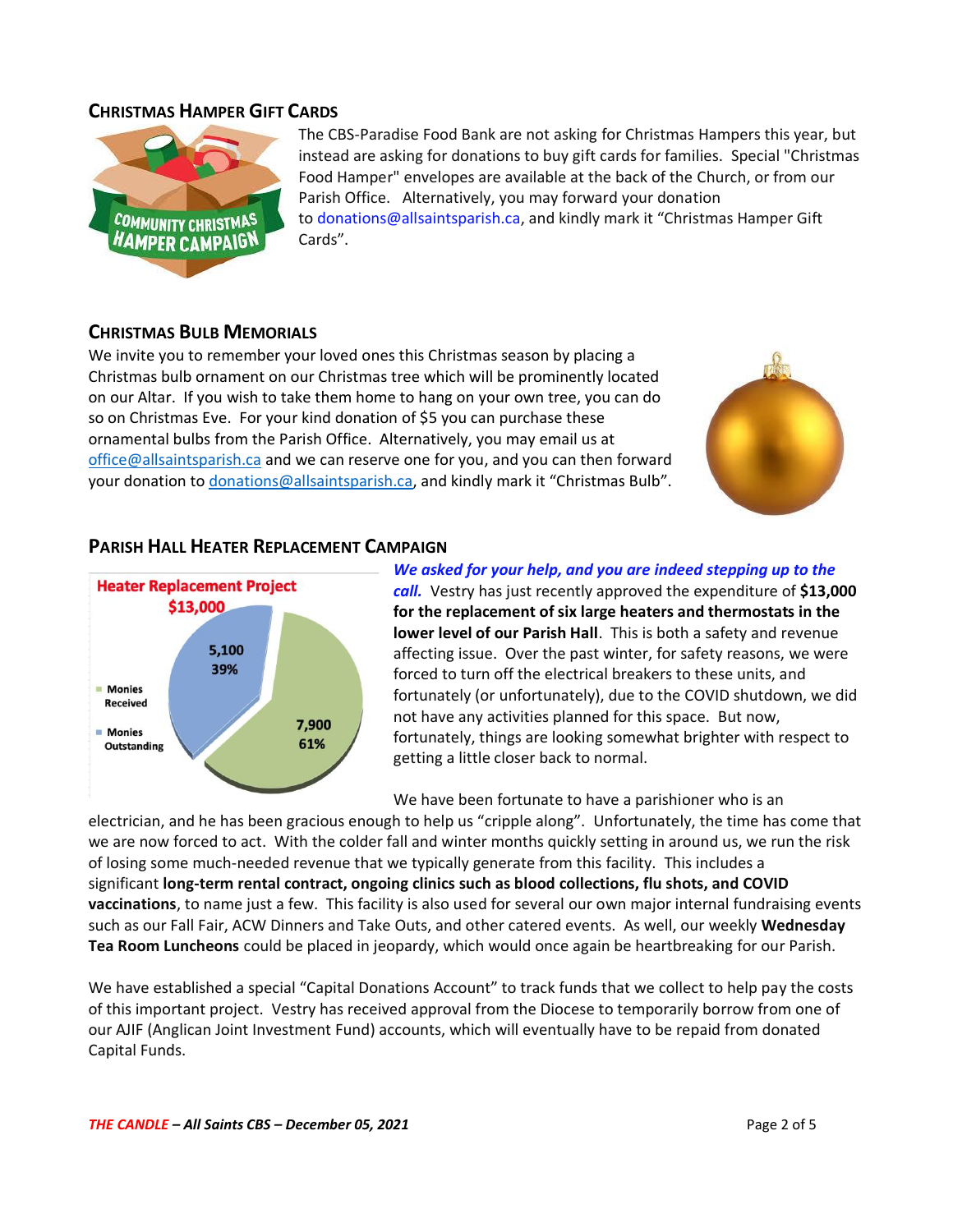We look forward to your continuing support with this special need and ask. You may place an envelope marked "**Heater Replacement Fund**" in the offertory plate or send along an eTransfer to donations@allsaintsparish.ca with a note indicating "**Heater Replacement Fund**". Or you may simply drop by the Parish Office and use our secure drop-box, or pop into the office itself. This is so important to the sustainability of our Parish. **THANK YOU** so much!!

### **CONFIRMATION CLASSES AT ALL SAINTS**



Our next Confirmation Class is on December 12<sup>th</sup> at 2:00pm in the lower level of the Parish Hall. It will be a 2-hour Sunday afternoon session.

If you have any questions or concerns, please contact Joanne Simfukwe at 682-

8103 or [joannesimfukwe@gmail.com](mailto:joannesimfukwe@gmail.com)

# **PARISH HALL IS NOW AVAILABLE FOR RENTALS**

We are pleased to announce that our Parish Hall is once again available for rentals. Please make yourself familiar with the new revised guidelines listed below. Also, we encourage you to pass this along to family, friends, and business associates

# **VACCINATION RECORD POLICY**

*Policy Change:* Where an individual agrees, Parishes are permitted to retain a record of the fact that an individual has provided proof of vaccination, and may rely upon this record to verify proof of vaccination for future occasions. Thus, Parishes may compile a list of people of whom their vaccination status has already been verified, and utilize that list for proof of vaccination without having the individual present such proof every time they attend a gathering in the Parish.



# **ALL SAINTS TEA ROOM – RETURNS JANUARY 19TH**



We would like to thank all those who continued to attend and support our Tea Room Luncheon every Wednesday at noon. We certainly always looked forward to seeing you each week for some great food, fun, and fellowship. Our Christmas luncheon on December  $1<sup>st</sup>$  had over 180 people in attendance, and all enjoyed a wonderful Christmas Dinner. Many thanks to Enid and her Team. We will be returning on January 19<sup>th</sup>. Please be aware that due to COVID regulations and limited seating capacity, you have to pre-register. To help us avoid congestion at the door, especially with the unsettling fall weather, please contact Enid Haines at

682-9367, or Aura Farrell at 682-3775.

#### **REVISED DIOCESAN GUIDELINES FOR WORSHIP AND GATHERING**

The Diocese has issued a revised Diocesan guidelines document titled, *[The New Has Come](https://anglicanenl.net/home/wp-content/uploads/2021/08/The-New-Has-Come-August-10-2021.pdf?fbclid=IwAR2_9nhbxB2LEc3XOqAP_nvoRu4G5Mt6NWIYwOEYNI0OtUl0atv2QwCfCY0)*, which can be viewed or downloade[d here.](https://anglicanenl.net/home/wp-content/uploads/2021/11/The-New-Has-Come-15-Nov-2021.pdf) It is subject to change as further restrictions are eased or reinstated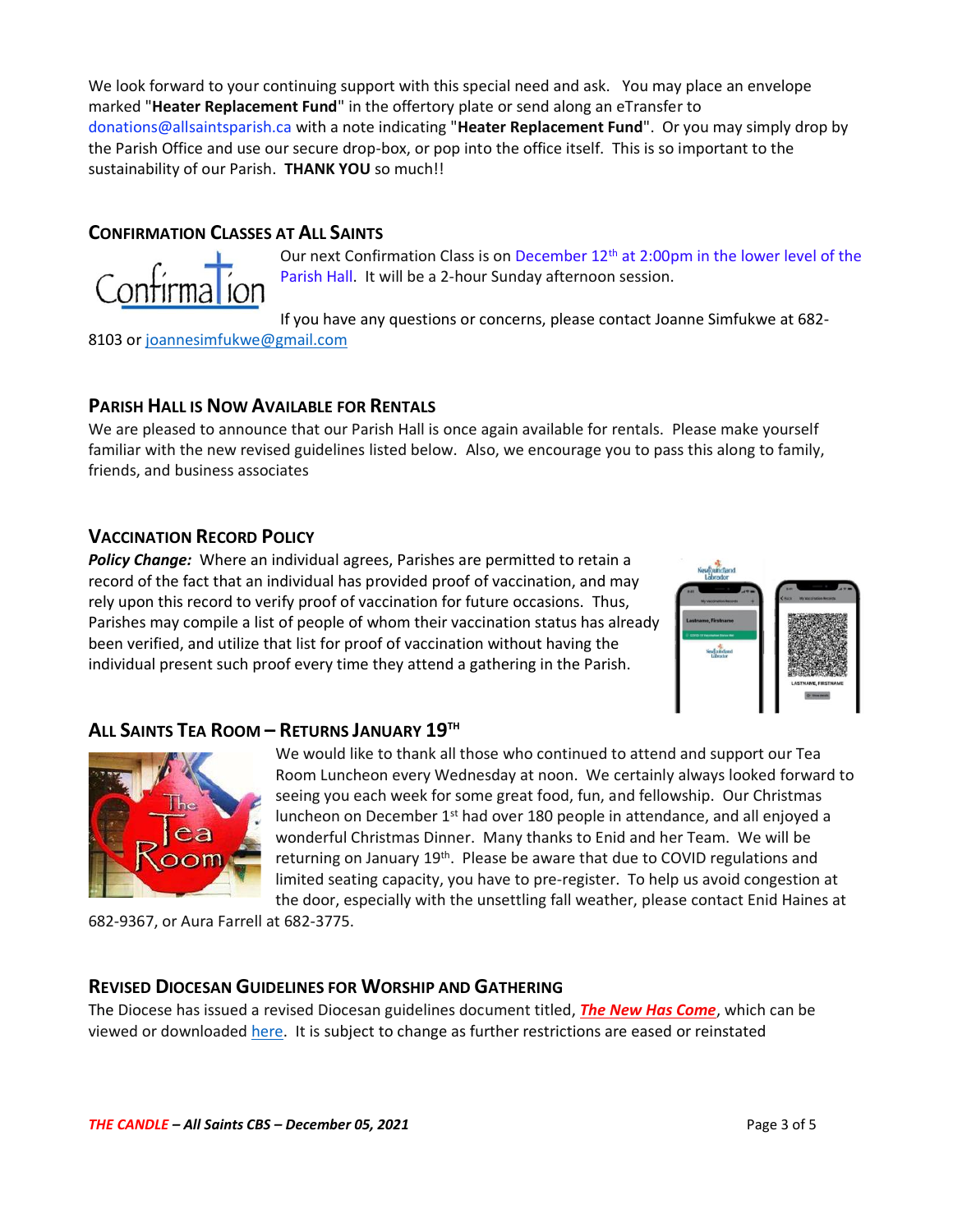# **DO WE HAVE YOUR EMAIL ADDRESS?**

Now, more than ever, email is becoming one of the safest and quickest ways for our Parish to keep you informed. If we do not already have you email address on file, and you are not regularly receiving our bulletins and information updates, we would love for your to provide it to us. Please email it to [communications@allsaintsparish.ca,](mailto:communications@allsaintsparish.ca?subject=eMail%20Address%20Update) or simply [click here](http://allsaintsparish.ca/email_updates) to complete our online email registration form.



#### **CHURCH OFFERTORY ENVELOPES**



We encourage you to continue to use our secure mail drop-slot, which is located at the top of the stairs, just to the left of the main entrance of our Parish Hall. You may also e-Transfer your offering via Interac simply by emailing it t[o donations@allsaintsparish.ca.](mailto:donations@allsaintsparish.ca) And of course, we always encourage you to consider signing up for our eGivings program which automatically deposits your offering at whatever interval you choose and are comfortable with. Simply [click here](http://allsaintsparish.ca/egiving-online-information-form) to register, or go to our website and follow the eGiving notes. If you have [any](https://wfsites-to.websitecreatorprotool.com/870a5dd5.com/Admin/%7BSK_NODEID__22939341__SK%7D) questions, please email your Finance Team at [finance@allsaintsparish.ca,](mailto:finance@allsaintsparish.ca) or call our Office

at 834-4501.

#### **SPONSORING 'THE CANDLE'**

We invite you to sponsor our weekly bulletin, **'***THE CANDLE***'**, and have it dedicated in memory of a loved one. Your personal tribute will be prominently posted on the Bible graphic located at the top of the front page, and your kind donation of \$25 would be greatly appreciated. Additionally, you can honor a loved one by

**THE-CANDLE** In Memory of...

posting your favourite picture, along with a memorial verse, and your kind donation of \$50 for this full-page tribute is greatly appreciated. A paper copy of '*THE CANDLE*' is distributed at all Sunday services, and a digital copy is permanently archived on our Parish website at [allsaintsparish.ca](http://allsaintsparish.ca/thecandle.html)

#### **CORMIER FAMILY REUNION CONCERT**

Topsail United Church, presents the Cormier Family Reunion Concert, on December 28 at 7 P.M. Featuring Mallory Johnson, Loretta Johnson, Randall Cormier, and Gordon Cormier. Tickets \$30 and are available by calling 709-685-1155 or 709-694-4825, e-Transfer available. Vax Pass Required.

#### **IN MEMORIAM - GENERAL FUND**

- In loving memory of *Joan & Samuel Jefford* by Bruce & Hazel Jefford and Family
- In loving memory of *Madge & Allan Rideout* by Bruce & Hazel Jefford and Family
- In loving memory of *Mona Caines*, remembering her death on November 24, 2011 by Rodger & Enid
- In loving memory of Mother and Grandmother, *Ada Porter* by Jeff, Geraldine, Jillian and Joel
- In loving memory of Mother and Grandmother, *Ada Porter*, remembering her passing on December 4, 2015 – by Lorraine, Willis and Hilary
- In loving memory of *Stephanie McIntyre*, remembering her death on November 16, 2021 by Rodger & Enid
- In loving memory of *Vera Vaters* by Bruce & Hazel Jefford and Family